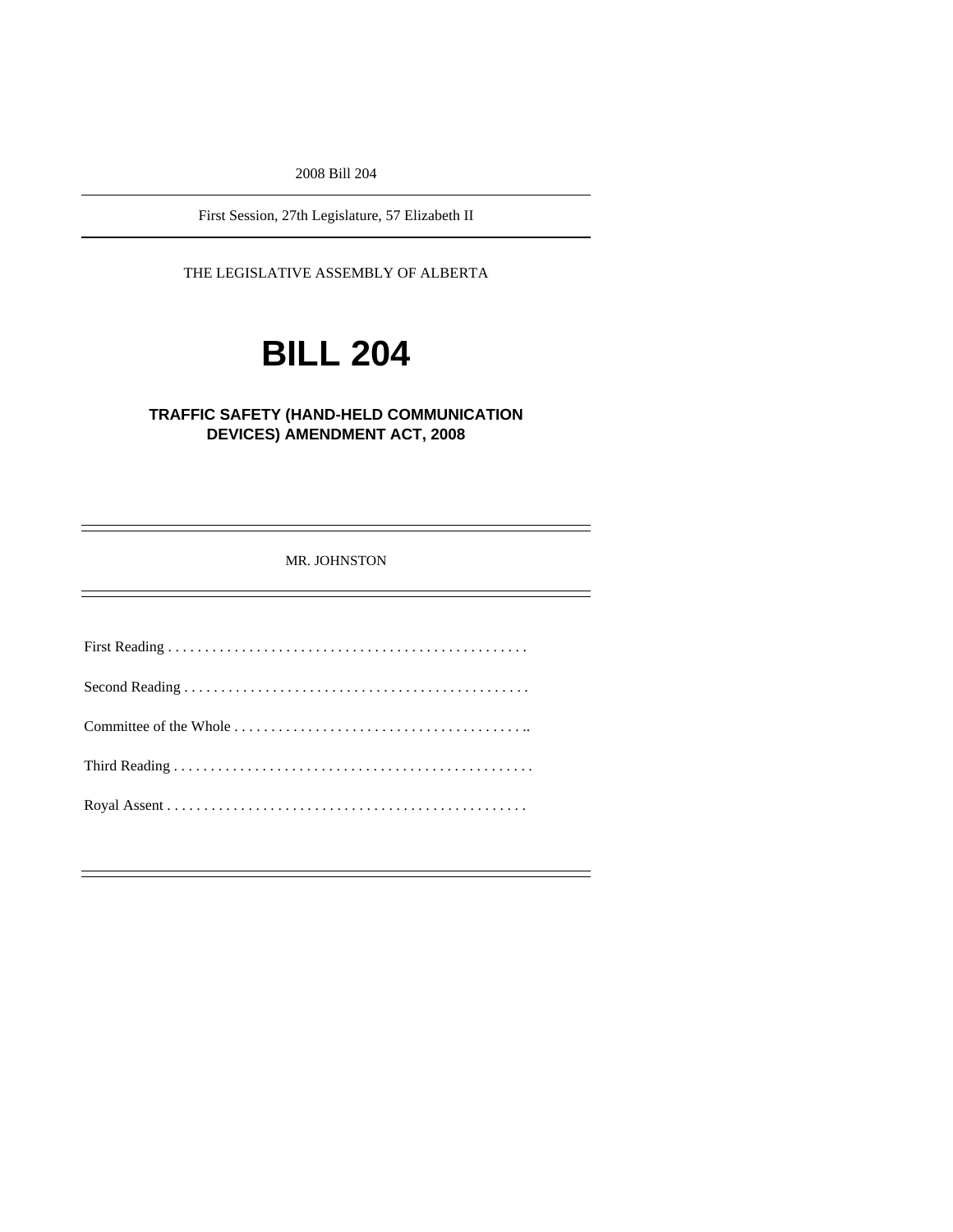*Bill 204 Mr. Johnston* 

## **BILL 204**

2008

#### **TRAFFIC SAFETY (HAND-HELD COMMUNICATION DEVICES) AMENDMENT ACT, 2008**

*(Assented to , 2008)* 

HER MAJESTY, by and with the advice and consent of the Legislative Assembly of Alberta, enacts as follows:

#### **Amends RSA 2000 cT-6**

**1 The** *Traffic Safety Act* **is amended by this Act.** 

**2 Section 10(1) is amended by striking out** "sections 11 and 73" **and substituting** "sections 11, 73 and 115.1".

#### **3 The following is added after section 115:**

#### **Prohibition on hand-held communication devices**

**115.1** (**1)** In this section,

- (a) "hand-held communication device" means a cellular phone or any other type of communication device that provides for telephone communications, text messaging, e-mail or internet access;
- (b) "hands-free feature" means a feature that enables a person to fully operate a hand-held communication device without any manual manipulation;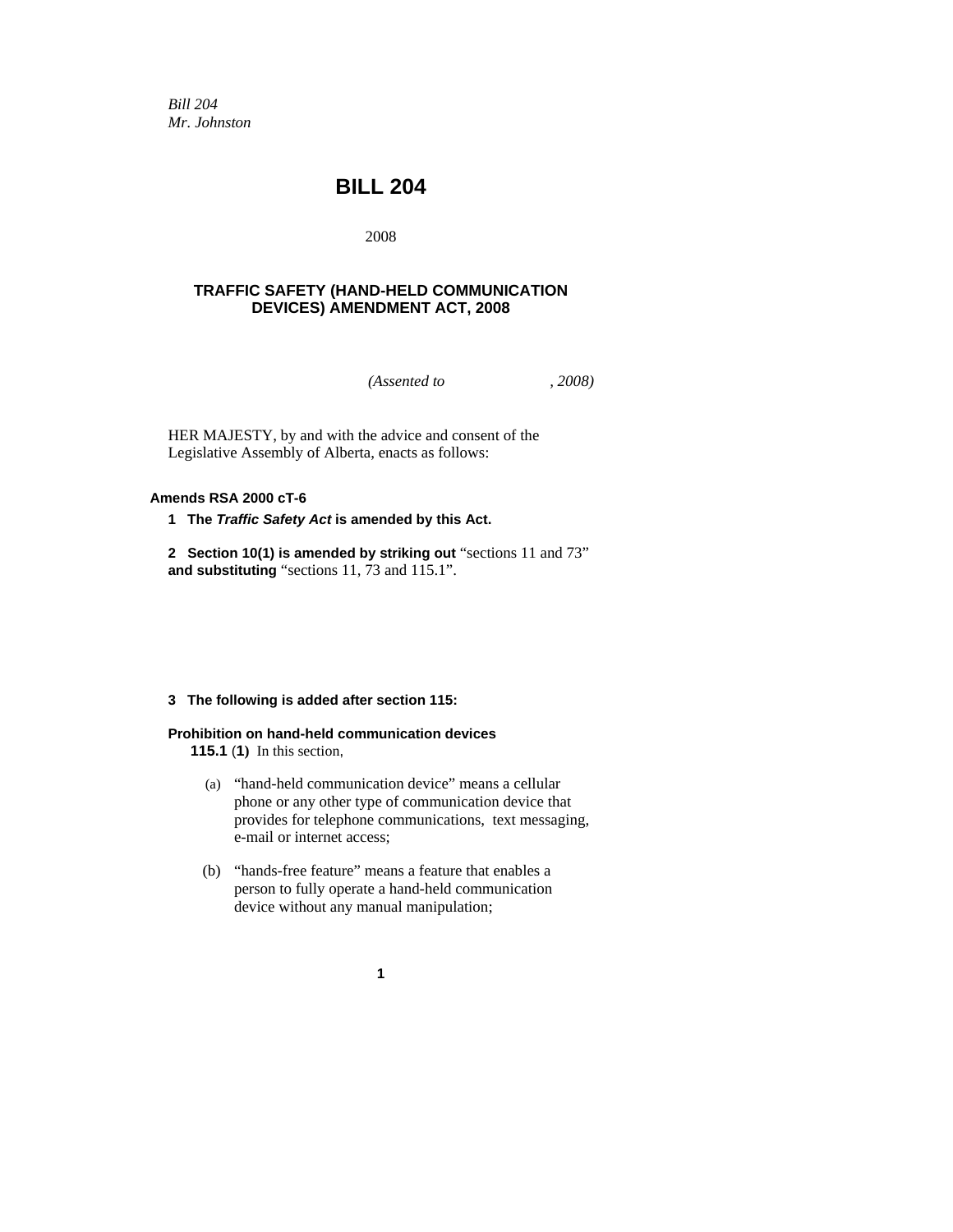(c) "novice driver" means a novice driver as defined in section 90.

**(2)** Except as provided in subsection (3), no person shall use a hand-held communication device while driving a motor vehicle on a highway.

**(3**) Subsection (2) does not apply to a person using a hand-held communication device who is

- (a) using a hands-free feature to operate the device and neither the hands-free feature nor the device is inserted in both ears,
- (b) driving an emergency vehicle while in the lawful performance of that person's duties, or
- (c) reporting unsafe road conditions or an emergency, accident or unlawful act to the appropriate authorities.

**(4)** The exception in subsection (3)(a) does not apply to novice drivers.

**4 Section 157(1) is amended in clause (a) by adding** "115.1," **after** "115(2),".

**5 This Act comes into force on Proclamation.**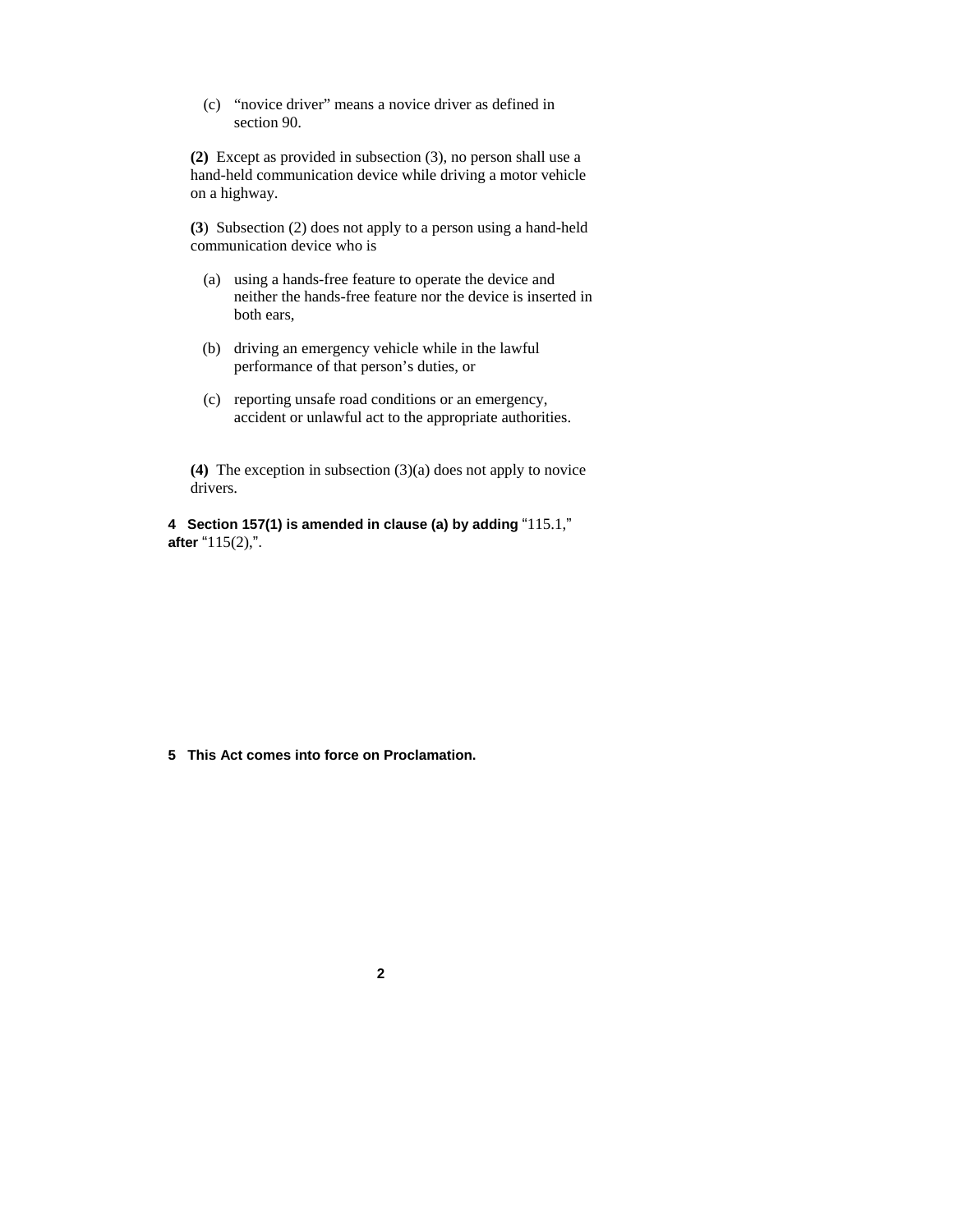#### **Explanatory Notes**

- **1** Amends chapter T-6 of the Revised Statutes of Alberta 2000.
- **2** Section 10(1) presently reads:

*10(1) The Registrar may publish reports, statistics or other information arising out of matters referred to in sections 11 and 73 for the purposes of informing the Minister and the public as to the nature and causes of accidents.* 

**3** Prohibition on hand-held communication devices.